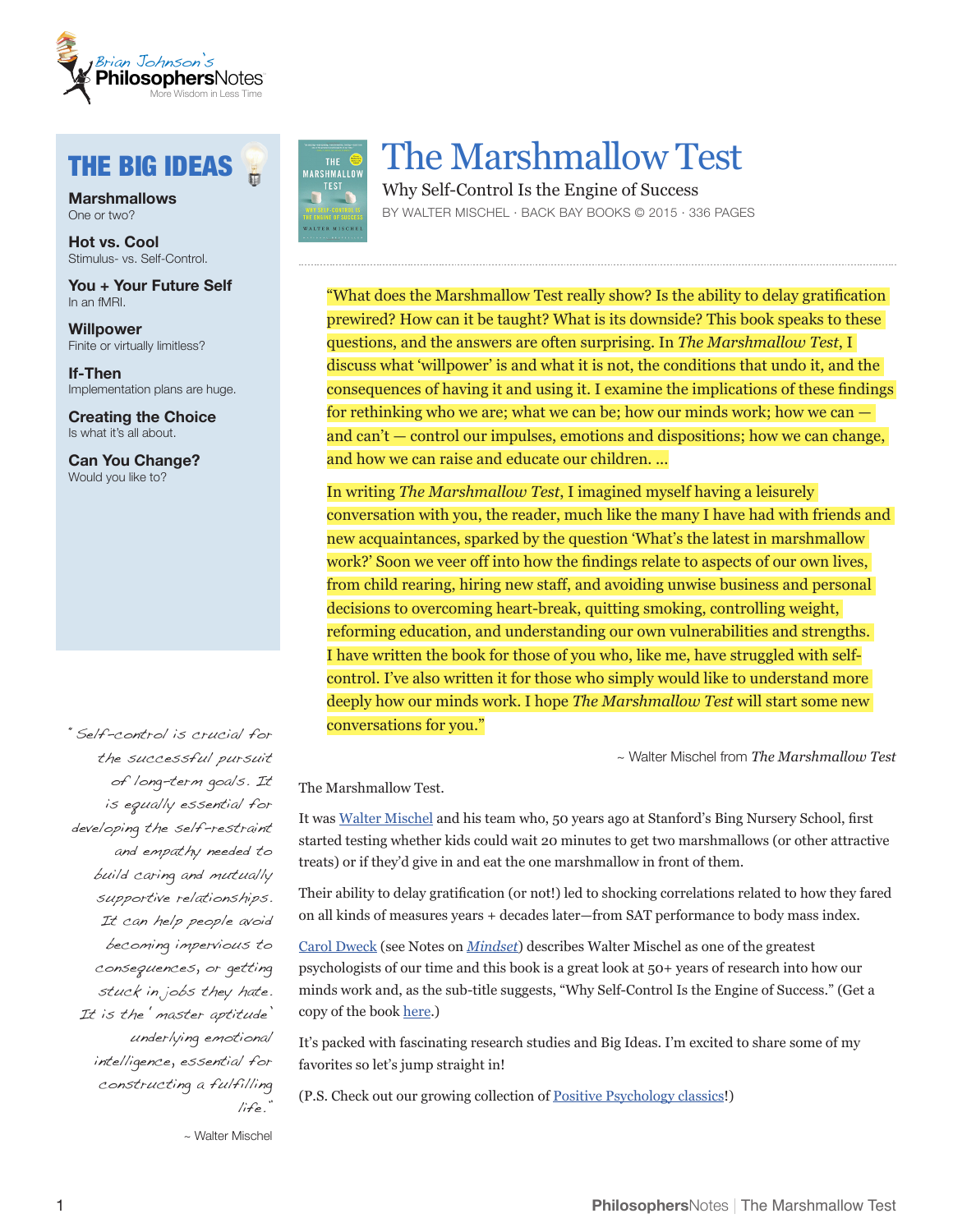"The child who can't wait a minute can manage to wait for twenty when he changes his thoughts about the temptations. To me, that finding is more critical to the long-term correlations because it points the way to strategies that can enhance self-control ability and reduce stress." ~ Walter Mischel

### ONE MARSHMALLOW OR TWO?

"What the preschoolers did as they tried to keep waiting, and how they did or didn't manage to delay gratification, unexpectedly turned out to predict much about their future lives. The more seconds they waited at age four or five, the higher their SAT scores and the better their rated social and cognitive functioning in adolescence. At age 27-32, those who had waited longer during the Marshmallow Test in preschool had a lower body mass index and a better sense of self-worth, pursued their goals more effectively, and coped more adaptively with frustration and stress. At midlife, those who could consistently wait ('high delay'), versus those who couldn't ('low delay'), were characterized by distinctively different brain scans in areas linked to addictions and obesity."

So, here's the Marshmallow Test in a marshmallow:

Preschool kids are brought into a simple room. An adult tells the child that they are going to leave the room for a little while. The child is told that she can have ONE treat (either a marshmallow, pretzel or other snack she enjoys) \*now\* if she'd like or TWO treats if she waits until the adult comes back into the room. The adult leaves the room and the researchers watch the kids behind a one-way mirror to see what they do.

Some kids immediately go for the treat while others construct a myriad of tactics to make it through the twenty minutes to get their two treats.

Then, with the data in hand on whether the kids were able to delay their gratification or not, Mischel and his team tracked the participants for DECADES. (!)

To their surprise, the children's low or high delay abilities as a *preschooler* predicted everything from their SAT scores as an adolescent to their BMI index at 30 years old. (Wow.)

In the book, Mischel walks us through the tactics employed by the successful high delay kids and shows how subtle tweaks in the instructions given to the children dramatically influenced their performance. What's most exciting is that, no matter what our default settings might be, we unequivocally CAN improve our self-control. Let's explore how to go about doing that. :)

## HOT VS. COOL

"The power is not in the stimulus, however, but in how it is mentally appraised: if you change how you think about it, its impact on what you feel and do changes... How one might cognitively reappraise events more easily and effectively is the central challenge for cognitive behavior therapies — and for anyone seriously committed to trying to change well-established dispositions and habits. It is also the basic question pursued throughout this book.

The marshmallow experiments convinced me that if people can change how they mentally represent a stimulus, they can exert self-control and escape from being victims of the hot stimuli that have come to control their behavior. They can transform hot tempting stimuli; and they can cool their impact by cognitive reappraisal — at least sometimes, under some conditions. The trick is getting the conditions right. It doesn't require Spartan clenched-teeth self-torture to toughen up and take the pain, but it does take more than strong motivation and the best intentions."

An underlying theme of the book is that we have a "HOT" brain and a "COOL" brain. The hot brain is impulsive and wants the marshmallow *now* (nom nom!) while the cool brain can rationally think long-term and delay gratification. (Think: Limbic system vs. pre-frontal cortex!)

This is tied to another theme of moving from stimulus control to self-control. We need to KNOW that in between the stimulus and our response there is a gap. If we can change how we think about the stimulus, we can choose more empowered responses.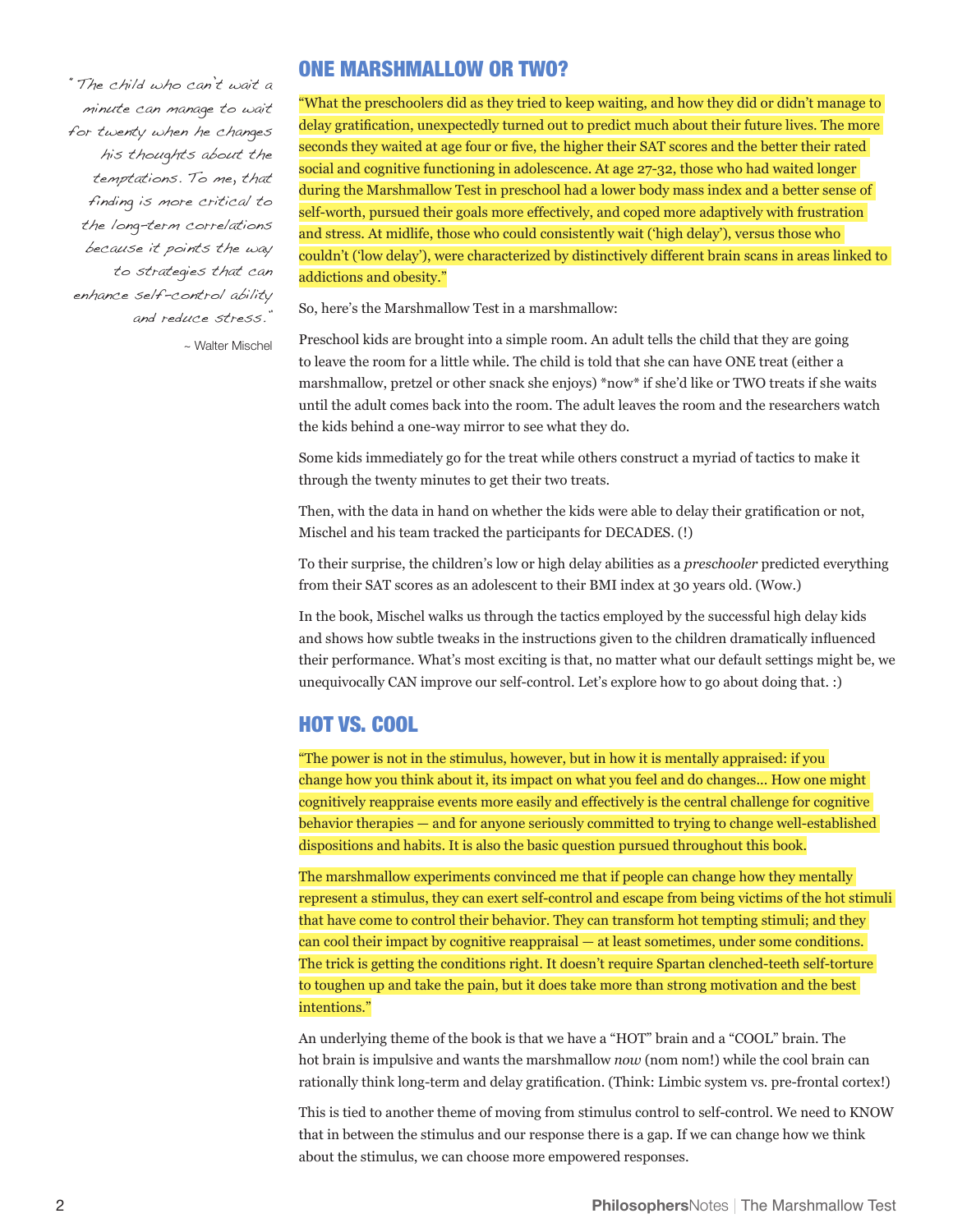For the kids, if they focused on the incredible tastiness of that marshmallow ("hot" brain), they were doomed to go for it.

If, on the other hand, they "cooled" that part of their brain by distracting themselves, pushing the marshmallow further away or reminding themselves of their goal to get two, they had a much higher chance of delaying gratification.

The book is essentially a re-cap of the research on why, how and when to cool!

#### BFFS: YOU + YOUR FUTURE SELF

"Arguably the best answer to the 'What can we do to help our children?' question is to model what you would like them to become."

~ Walter Mischel

"Now imagine that you have agreed to let your brain activity be imaged while you are inside an fMRI machine. Your head is deep in the machine, and you are getting used to the confined space as the instructions come through the speaker: 'Please think about yourself.' When you do, a distinctive pattern of brain activity will become visible in the midfront area of your cerebral cortex, which we call the self pattern. Next, the instructions ask you to think about a stranger, and in the same area of your cerebral cortex, a distinctively different pattern becomes activated, the stranger pattern. Finally, you are asked to 'please think about yourself ten years from now.'"

Imagine that.

Your brain is being imaged in an fMRI machine as you think about yourself, a stranger and you in ten years.

Got it?

Now, get this: When many people imagine their future self, they activate a pattern more similar to the STRANGER than like the pattern for the SELF. (Wow.)

Mischel continues by saying: "If you see more continuity between yourself now and yourself in the future, you probably put more value on delayed rewards and less value on immediate rewards and are less impatient than people who view their future selves as strangers. As the researchers point out, if we feel greater continuity with who we will become, we might also be willing to sacrifice more of our present pleasures for the sake of that future self."

So, the depth of our connection to our future selves influences our willingness (and ability) to do the types of things that will be in our future selves best interest (which, of course, often means delaying gratification). Powerful stuff.

For our purposes, that begs the question of how we enhance our connection to our future selves.

One practical trick? We need to make our future selves "hot" by vividly imagining our future selves experience of the consequences of our current action.

For example, if I am a smoker, the IMMEDIATE benefits of smoking are hot while the long-term negative consequences are cool. If we want to quit, we would be wise to flip that around—making the long-term consequences hot.

Mischel shares one way he did that. He used to smoke three packs a day. Intellectually, he knew that smoking was unwise but the dangers weren't hot until he was going through the hospital at Stanford one day and saw a man heading into a major surgery with his body marked in the places where they would be doing radiation to treat his cancer.

That imaged burn (hot!!) into Mischel's consciousness—strongly enough to overpower the immediate gain of a cigarette and help him quit for good.

Another example Mischel shares is fascinating research on hypothetical 401k allocations. In a lab, researchers brought students in and asked them how much of their income they would allocate for current expenses vis-a-vis 401k retirement savings.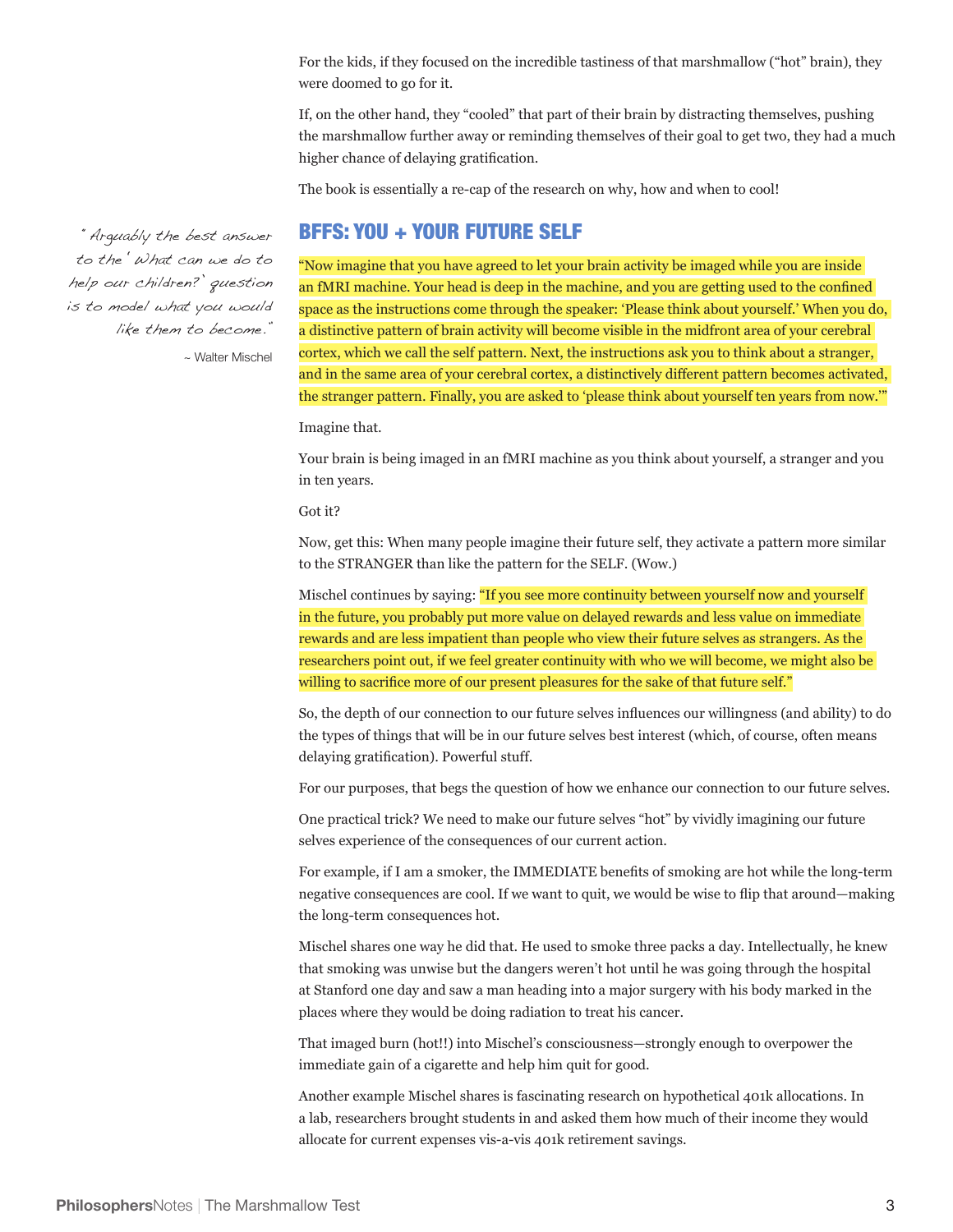They took a picture of the students and then created an image of a 68 year-old version of the 20 year-old students. Then they split the groups such that one group saw a picture of their current self under the % of income they would spend now while the other group saw a picture of their 68 year-old self under the 401k % amount.

The group primed with the older version of themselves put WAY more into their hypothetical 401k than those who saw their current selves.

Lesson: If we want to strengthen our delay muscles, we'd be wise to strengthen our connection to our future selves!

P.S. [Rick Hanson](https://brianjohnson.me/authors/rick-hanson) comes to mind. In *[Buddha's Brain](http://brianjohnson.me/philosophers-notes/buddhas-brain)* (see Notes), he tells us: *"It's a general moral principle that the more power you have over someone, the greater your duty is to use that power benevolently. Well, who is the one person in the world you have the greatest power over? It's your future self. You hold that life in your hands, and what it will be depends on how you care for it."*

Plus: *"It's impossible to change the past or the present: you can only accept all that as it is. But you can tend to the causes of a better future. Most of the ways you'll do this are small and humble... These little actions really add up over time. Everyday, ordinary activities—as well as any personal growth or spiritual practices—contain dozens of opportunities to change your brain from the inside out. You really do have that power, which is a wonderful thing in a world full of forces beyond your control. A single raindrop doesn't have much effect, but if you have enough raindrops and enough time, you can carve a Grand Canyon."*

Let's be connected to  $+$  nice to our future selves!

#### VIRTUALLY LIMITLESS DEVELOPMENT OF WILLPOWER

"Mark's [an elite Navy SEAL Team Six member] experiences and triumphs illustrate the importance of an implicit theory of willpower that is open to virtually limitless development, combined with burning goals that fuel and sustain effort and grit, and a social environment that provides inspiring models and support. All of these play into the relentless training and self-discipline needed to become truly exceptional—whether the goal is to play Bach at Carnegie Hall, win the Nobel Prize in physics, gather gold medals at the Olympics, move from poverty in the South Bronx to Yale University, become a Navy SEAL, or, in the preschool version, collect marshmallows — when 15 minutes feels like a lifetime."

This is from a chapter on *Will Fatigue* in which Mischel challenges some of the research done on willpower that suggests our willpower is finite and somewhat easily depleted.

Mischel believes that, with proper motivation (which participants in much of the willpower depletion studies did not have) and a proper mindset (believing that hard work BUILDS energy actually does) we can generate rather than deplete willpower with intense exertion.

Here's how he puts it: "If you believe that persisting on tough tasks is energizing rather than depleting, will it protect you from fatigue? Indeed yes: when people are led to think that effortful tasks will invigorate rather than drain them, they improve their performance on a later task."

Plus: "At Stanford University, Carol Dweck and her colleagues found that those who believed that their stamina fueled itself after tough mental exertion did not show diminished self-control after a depleting exercise. In contrast, those who believed that their energy was depleted after a strenuous experience did show diminished self-control and had to rest to refuel."

(That's AMAZING.) How do *you* perceive the effects of intense efforts?

Here's to having fun embracing the idea that our willpower is virtually limitless and fueled rather than depleted by strenuously exerting ourselves!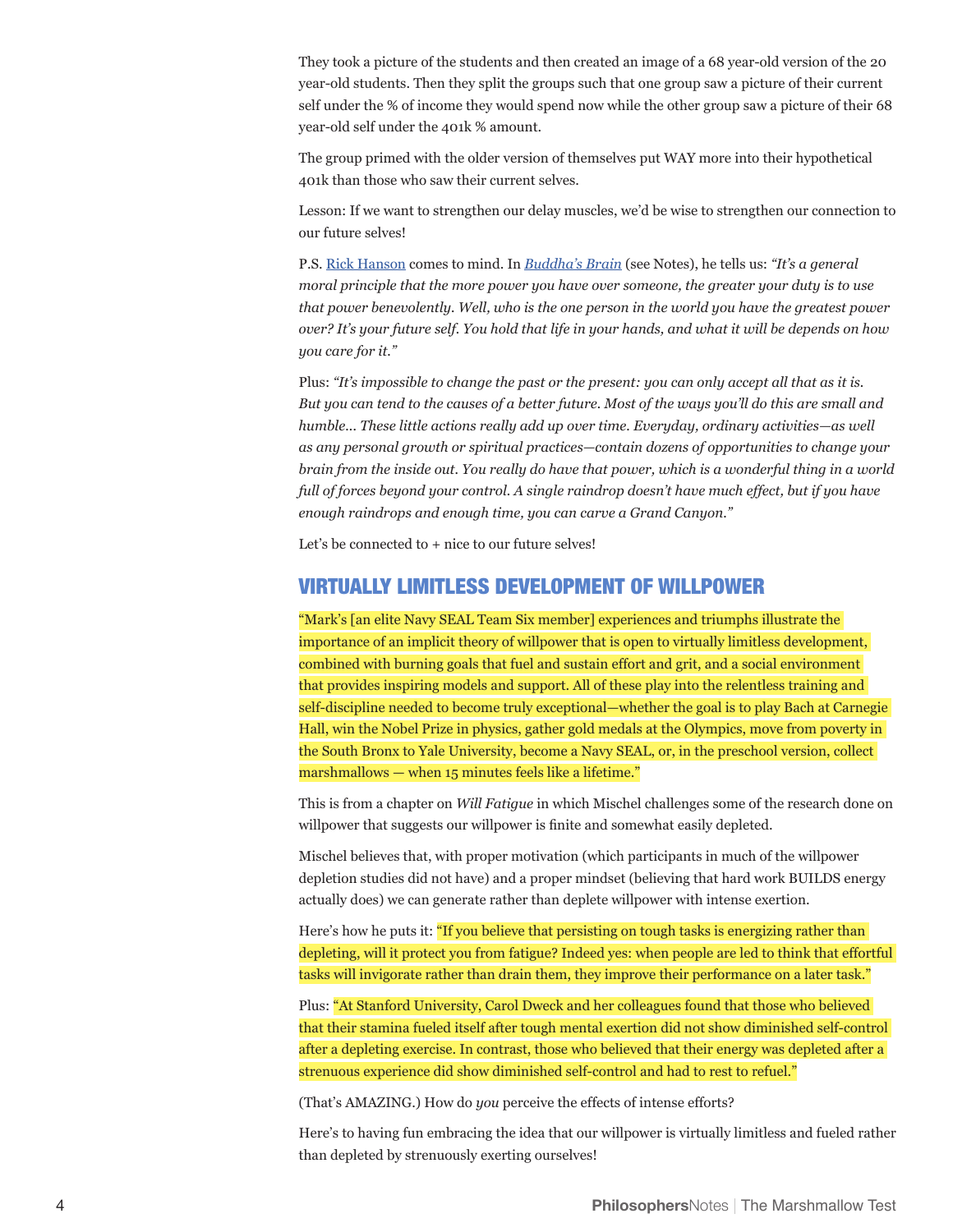"Who we are and what we become reflects the interplay of both genetic and environmental influences in an enormously complex choreography. It is time to put away the 'How much?' question because it cannot be answered simply. As the Canadian psychologist Donald Hebb noted long ago, it's like asking, What's the more important determinant of a rectangle's size: it's length or its width?"

IF-THEN IMPLEMENTATION PLANS

"In life, employing *If-Then* implementation plans has helped adults and children control their own behavior more successfully than they had imagined possible. If we have these wellrehearsed plans in place, the self-control response will become automatically triggered by the stimulus to which it is connected. ('*If* I approach the fridge, then I will not open the door'; '*If* I see a bar, *then* I will cross to the other side of the street'; '*If* my alarm goes off at 7 a.m., *then* I will go to the gym'). The more often we rehearse and practice implementation plans, the more automatic they become, taking the effort out of effortful control."

*If-Then* plans.

We talk about these in several other Notes on the science of motivation/getting things done. (Check out *[Solving the Procrastination Puzzle](https://brianjohnson.me/philosophers-notes/Solving-the-Procrastination-Puzzle/)* + *[The Procrastination Equation](https://brianjohnson.me/philosophers-notes/The-Procrastination-Equation/)* + *[Rethinking](https://brianjohnson.me/philosophers-notes/Rethinking-Positive-Thinking/)  [Positive Thinking](https://brianjohnson.me/philosophers-notes/Rethinking-Positive-Thinking/)*.)

This is THE #1 tip Mischel shares in terms of how to actually cultivate our self-control.

It's huge. Are you practicing it yet?

~ Walter Mischel

Step #1: Let's identify your "hot spots"—the situations that trigger your less than awesome moments.

If we want to change something, first we need to bring awareness to what's not working. So, when are you at your worst/most impulsive?

\_\_\_\_\_\_\_\_\_\_\_\_\_\_\_\_\_\_\_\_\_\_\_\_\_\_\_\_\_\_\_\_\_\_\_\_\_\_\_\_\_\_\_\_\_\_\_\_\_\_\_\_\_\_\_\_\_\_\_\_\_\_\_\_\_.

\_\_\_\_\_\_\_\_\_\_\_\_\_\_\_\_\_\_\_\_\_\_\_\_\_\_\_\_\_\_\_\_\_\_\_\_\_\_\_\_\_\_\_\_\_\_\_\_\_\_\_\_.

I am most impulsive in this situation:  $\overline{\phantom{a}}$ 

And this one, too:

Awesome.

Now, IF that situation arises, THEN what will you do?

Think about it.

Rehearse it.

Practice it.

Master yourself.

P.S. Remember: Mischel says, "It sounds simplistic, but it can be astonishingly effective in actual practice."

P.P.S. Mischel also advises: "As with all efforts to change long-standing patterns and learn new ones, whether playing the piano or exercising self-restraint to avoid hurting the people we love, the prescription is to 'practice, practice, practice' until it becomes automatic and intrinsically rewarding."

#### CREATING THE CHOICE

"But I can't end this discussion without reiterating: a life lived with too much delay of gratification can be as sad as one without enough of it. The biggest challenge for all of  $us - not$ just for the child — may be to figure out when to wait for more marshmallows and when to ring the bell and enjoy them. But unless we learn to develop the ability to wait, we don't have the choice."

So, let's be clear: It's not about \*always\* delaying gratification. As Mischel says, a life with too much delay is as bad as one with too little.